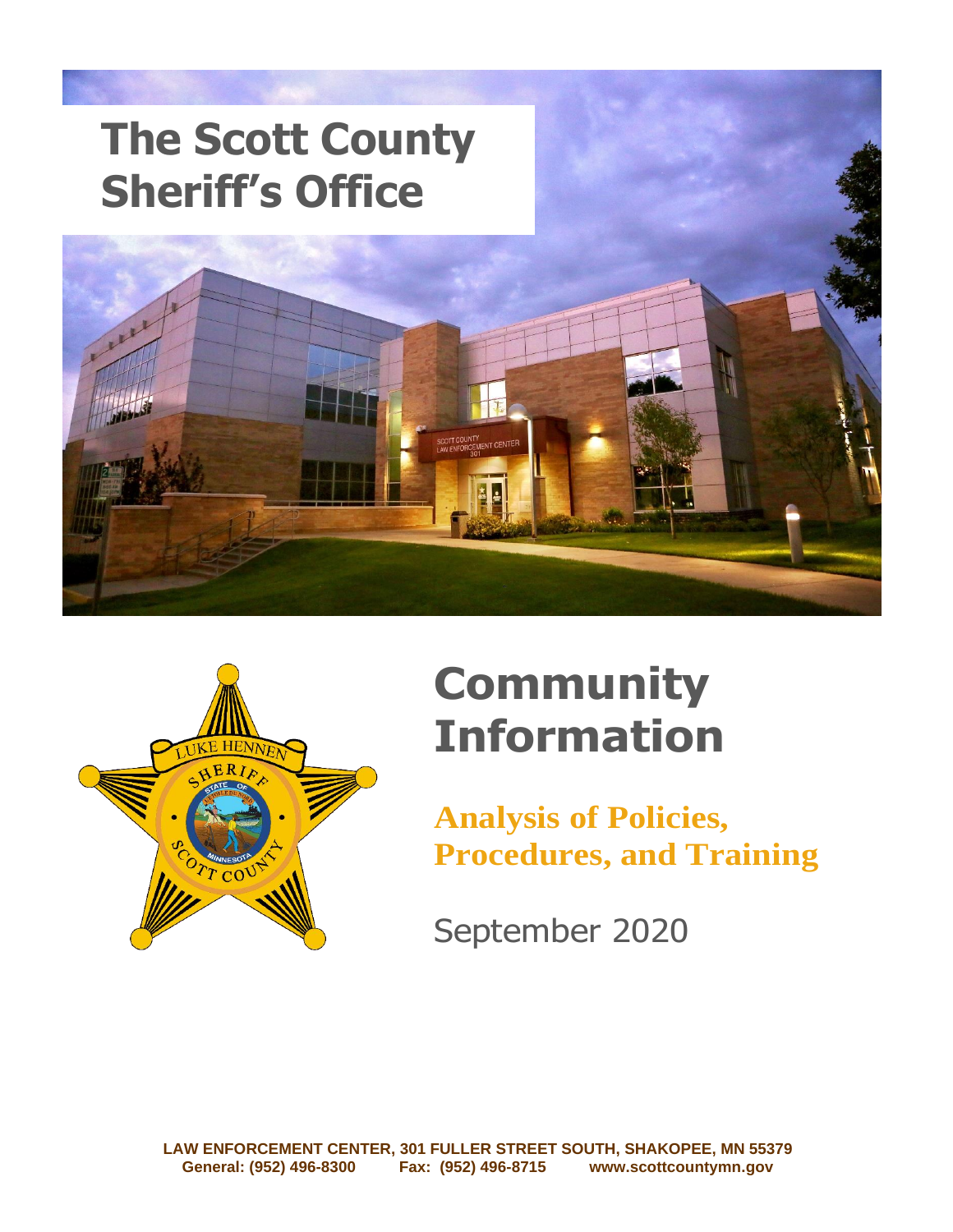

# **Introduction**

The Scott County Sheriff's Office (SCSO) recognizes the vital importance of trust between us and the community, which serves as the foundation of law enforcement legitimacy and authority. We value the partnerships, communication, and collaborative efforts with every member of our community in the furtherance of our public safety mission.

On Monday, May 25, 2020, George Floyd's life tragically ended in a horrific manner. Since this time, a nationwide conversation has renewed regarding policing; specifically focusing on law enforcement operations, training, policy, and other topics. This conversation has called for significant law enforcement reform and emphasized the need for detailed analysis of law enforcement training and procedures.

More important today than ever before, law enforcement agencies must engage with their communities and work collaboratively to review existing procedures and policies. The Scott County Sheriff's Office continues to embrace effective communication and working partnerships with everyone in our community. I hope that the community information and analysis contained within this report reiterates our pledge to work alongside our community and identify ways in which we can improve public safety services in our community, while strengthening existing partnerships.

# **Objective**

Contained within this report is a detailed analysis of select departmental procedures, policies, and training. Areas of focus include:

- $\checkmark$  Use of Force policy and training
- ✓ Mobile Video Recorders (squad and body cameras) policy and procedures
- $\checkmark$  Citizen Complaint policy and procedures
- $\checkmark$  Impartial Policing policy and procedures
- ✓ Sheriff's Office Rules of Conduct policy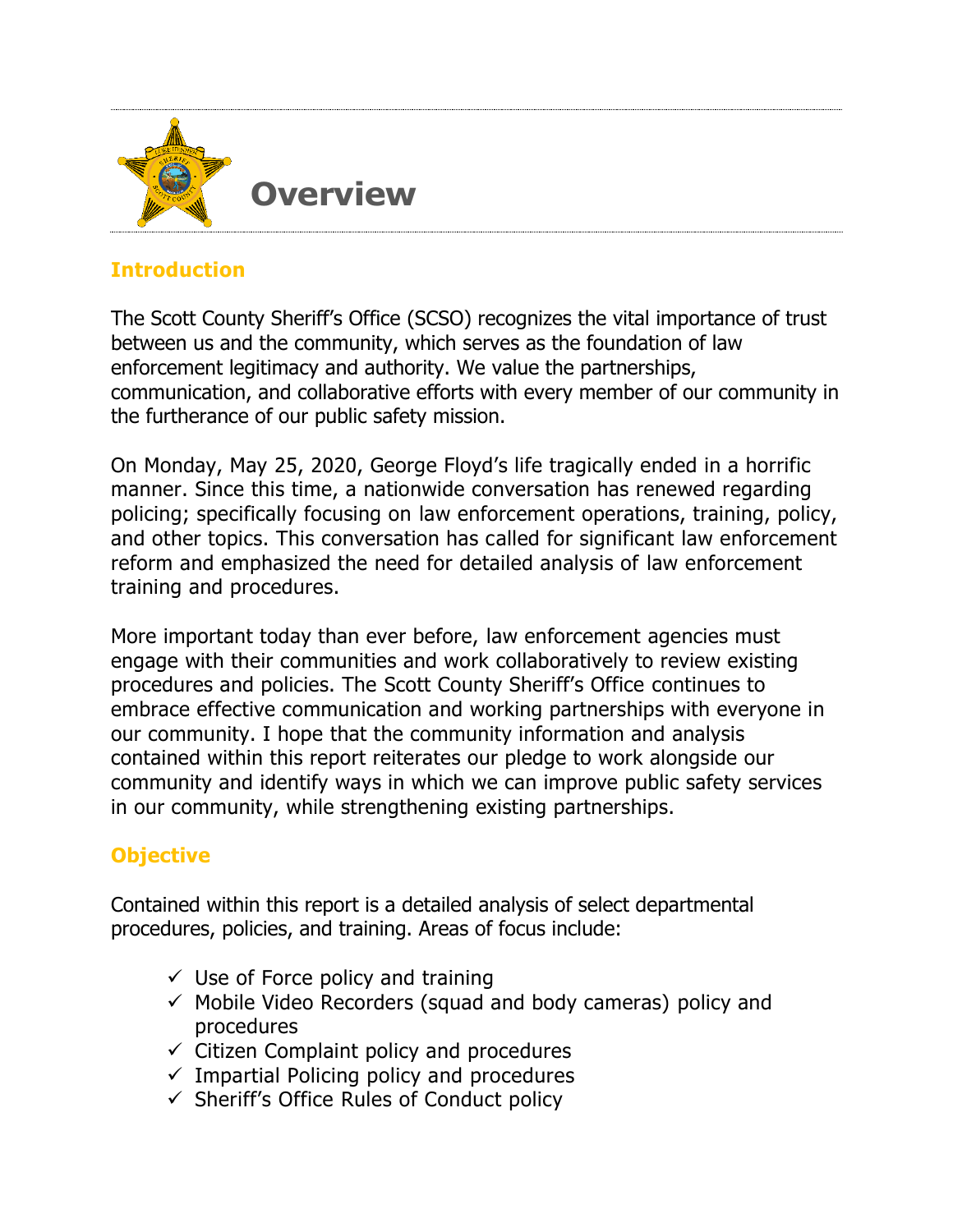Each area of policy focus will include a synopsis of the current policy, along with highlighted strengths of each existing policy. Areas for potential change will also be identified with each existing policy. Addendums will be included to allow for review of each mentioned SCSO policy along with the current Minnesota Peace Officer Standards and Training (POST) model policies, when applicable.

#### **Process At-A-Glance:**

This report and ensuing process of community feedback is the first step in our commitment to working with everyone in our county to address concerns and enhancing your understanding of our current operations. This first step will be part of a broader effort that includes:

- $\checkmark$  Analyzing current policies and operations
	- o Internally
	- o Community feedback and involvement
	- o State-level discussions & analysis
- $\checkmark$  Identify areas for change
	- o Internally
	- o Based upon community feedback
	- o Resource analysis
	- o Legislative or POST Board mandates
- $\checkmark$  Implement Change
	- o Policy & procedure
	- o Staff training & resources
	- $\circ$  Community updates
- $\checkmark$  On-Going analysis and community partnerships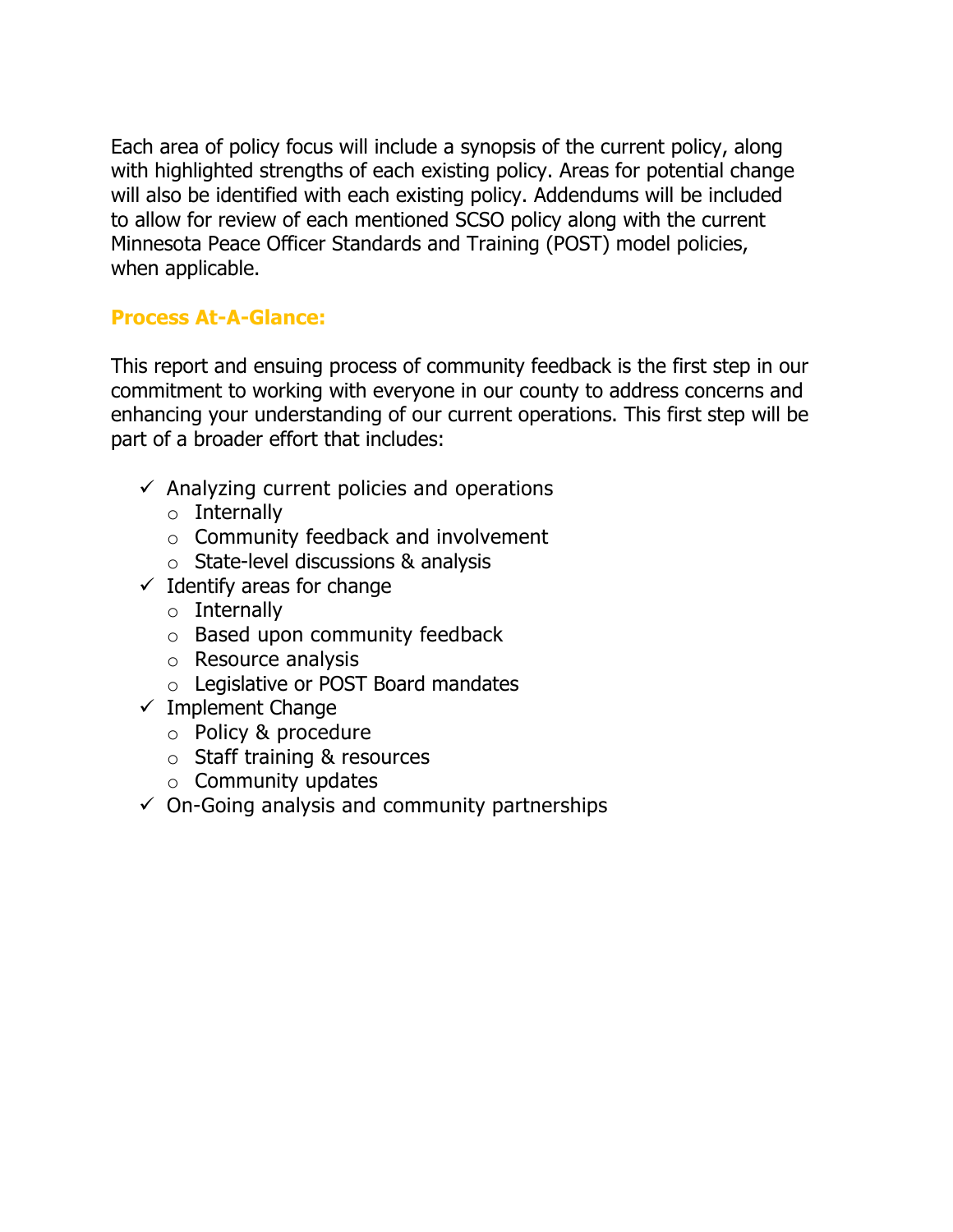

# **Our Mission and Values**

The members of the Scott County Sheriff's Office are proud to serve our community. We are dedicated to building public trust through community partnerships and programs, a high standard of professionalism, and an emphasis on customer service.

We understand that we play a crucial role in fostering a community where everyone feels welcome and safe. We are dedicated to providing quality public safety services to everyone who lives in, works in, or visits our county.

Our Mission and Vision Statements serve as standards that guide how we formulate our decision-making and service models. Our core values establish organizational pillars for staff conduct in all areas of responsibility.

#### **Mission Statement:**

Our mission is to protect people, property, and the rights of all; with dignity, honor, courage and integrity.

## **Vision Statement:**

Our focus is on citizen safety and trust; through partnership, community commitment, and service. We will achieve this by means of a professional and dedicated staff, effective leadership, accountability, and providing the highest level of public safety for all.

#### **Core Values:**

- $\checkmark$  Respect to all
- $\checkmark$  Honesty and integrity
- $\checkmark$  Accountability in all
- $\checkmark$  Courage to perform our duty
- $\checkmark$  Willingness to change in response to valid criticism
- $\checkmark$  Strong leadership though growth, development and change
- $\checkmark$  Professionalism
- ✓ Communication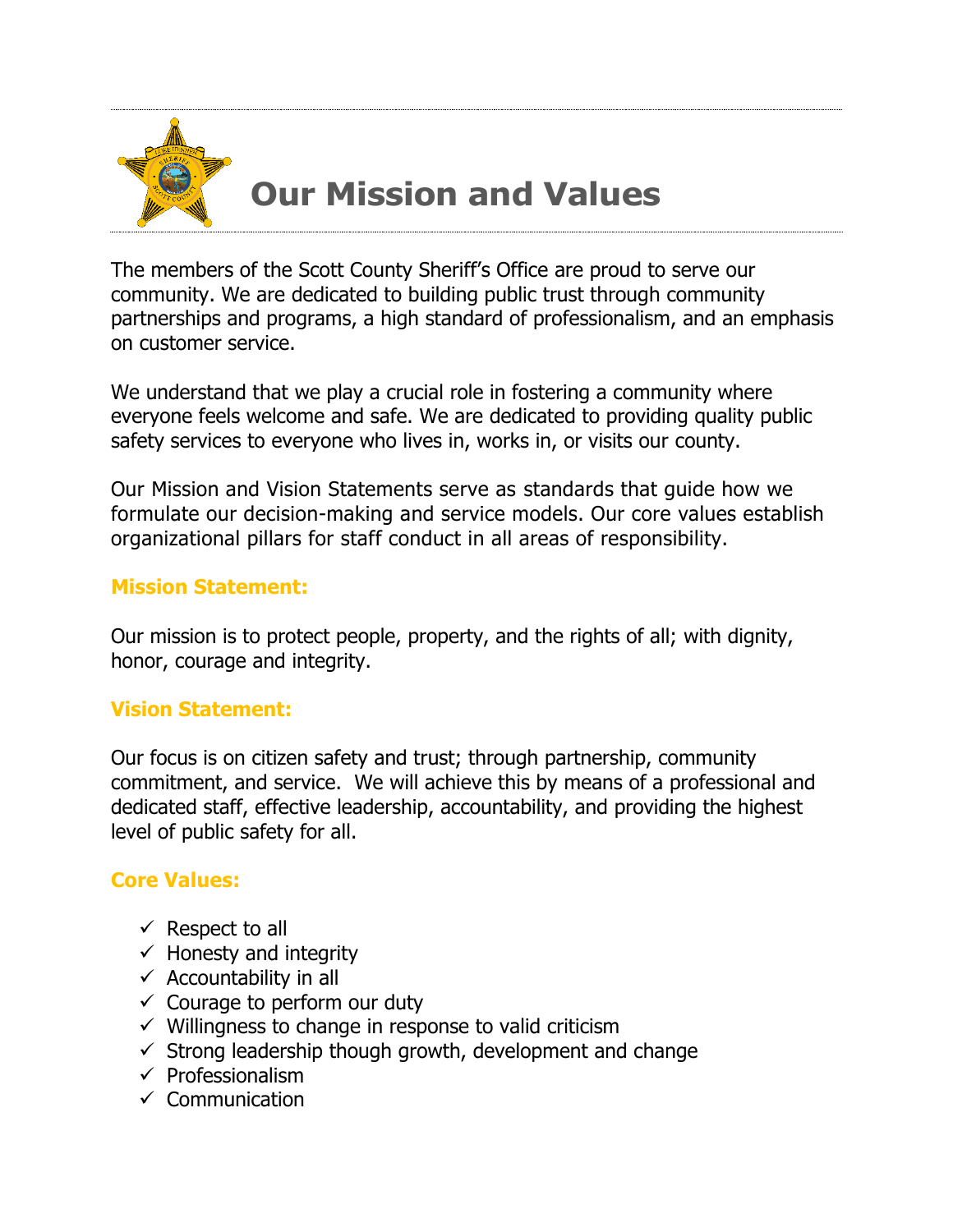#### **Our Goals:**

- $\checkmark$  Assure community safety and trust
- $\checkmark$  Provide excellent service
- $\checkmark$  Communicate effectively
- $\checkmark$  Prevent crime through teamwork, creativity, and commitment
- $\checkmark$  Embrace technological advances
- $\checkmark$  Acquire, develop and retain the best people



## **Introduction**

All law enforcement agencies in the State of Minnesota are required to have a Use of Force policy. These policies are intended to guide departmental expectations and training regarding the lawful use of force and legal justification for uses of force within Minnesota State Statutes. This policy is based on and in compliance with the Minnesota POST Board recommendations and Model Policies.

## **Current Policy Strengths**

- $\checkmark$  Recognizes and respects the value and special integrity of each human life.
- $\checkmark$  Deputies shall use only that amount of force that reasonably appears necessary given the facts and circumstances perceived by the deputy at the time of the event to accomplish a legitimate law enforcement purpose.
- $\checkmark$  Under no circumstances may any deputy continue to use force (except mere physical restraint) against an individual who has ceased to resist
- $\checkmark$  Recognizes shots fired at or from a moving vehicle are rarely effective. A deputy should only discharge a firearm at a moving vehicle when deadly force is authorized.
- $\checkmark$  All incidents involving use of force are documented.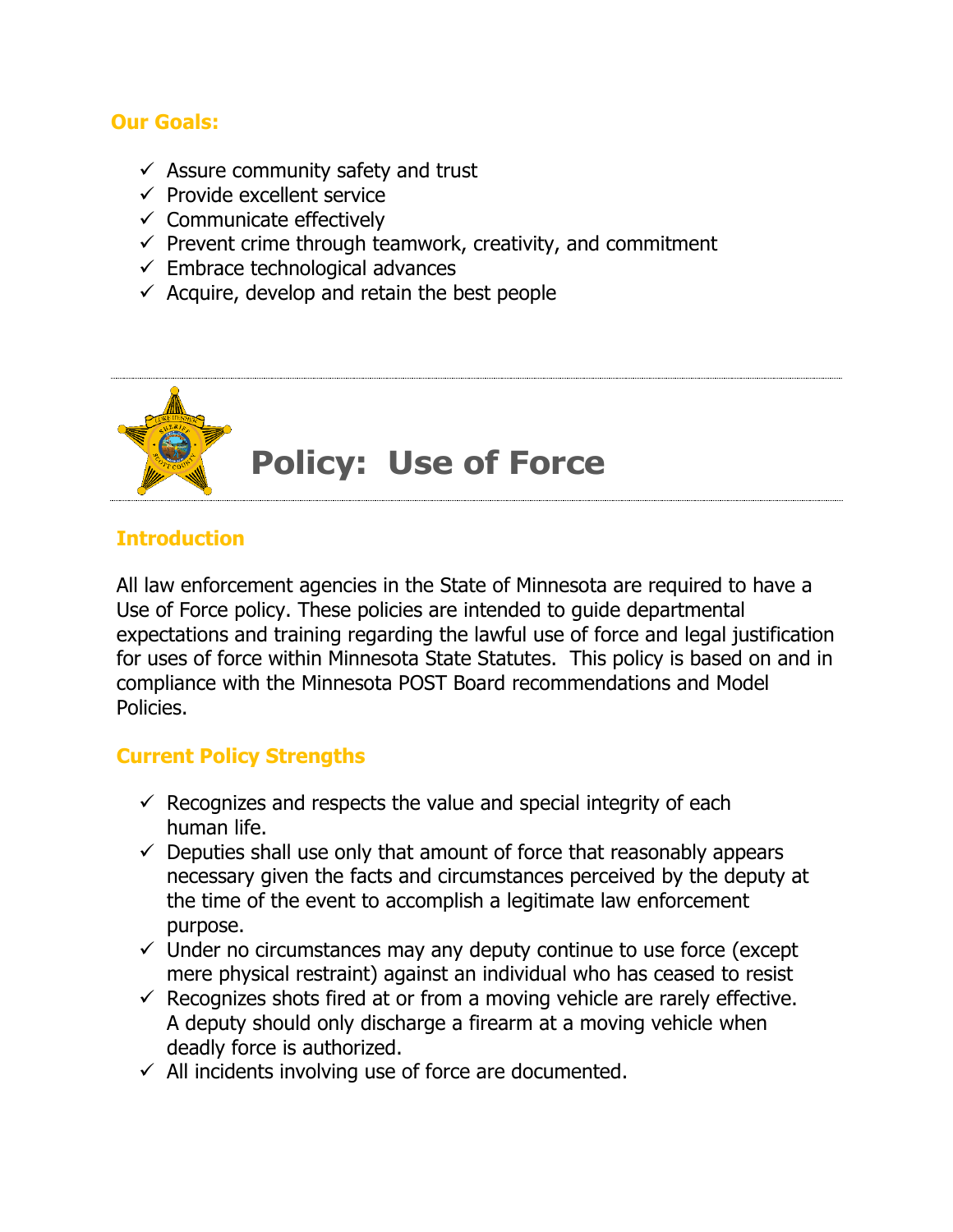- $\checkmark$  Established investigative protocols-either internally or by external agency are outlined in our Critical Incident Response and Investigation Policy.
- $\checkmark$  Duty to Intercede: "Any deputy present and observing another deputy using force that is clearly beyond that which is objectively reasonable under the circumstances shall, when in a position to do so, intercede to prevent the use of unreasonable force."
- $\checkmark$  Specific ban on any and all chokeholds/neck restraints unless deadly force is authorized

# **Potential Areas of Change**

 $\checkmark$  Although we currently have an internal review process for Use of Force incidents, it is not written in policy.

# **Training Information**

The SCSO maintains an active training unit that thoroughly and proactively trains deputies on the Use of Force within departmental guidelines and approved by the Minnesota POST Board. Specific to Use of Force training, the following applies:

- $\checkmark$  Various less-lethal options exist within the SCSO; to include Taser devices, baton, OC spray, and bean-bag projectiles.
- $\checkmark$  De-escalation is a training priority and expectation for use in the field

Ongoing analysis of department training procedures continue, which includes further training with crisis intervention, de-escalation, and other related practices. The SCSO remains committed to continually evaluating current procedures and how improvements can be made whenever feasible.

# **Policy: Mobile Video Recorders (squad and body cameras)**

The Scott County Sheriff Office has equipped marked patrol cars with in-squad cameras to provide records of events and assist deputies in the performance of their duties.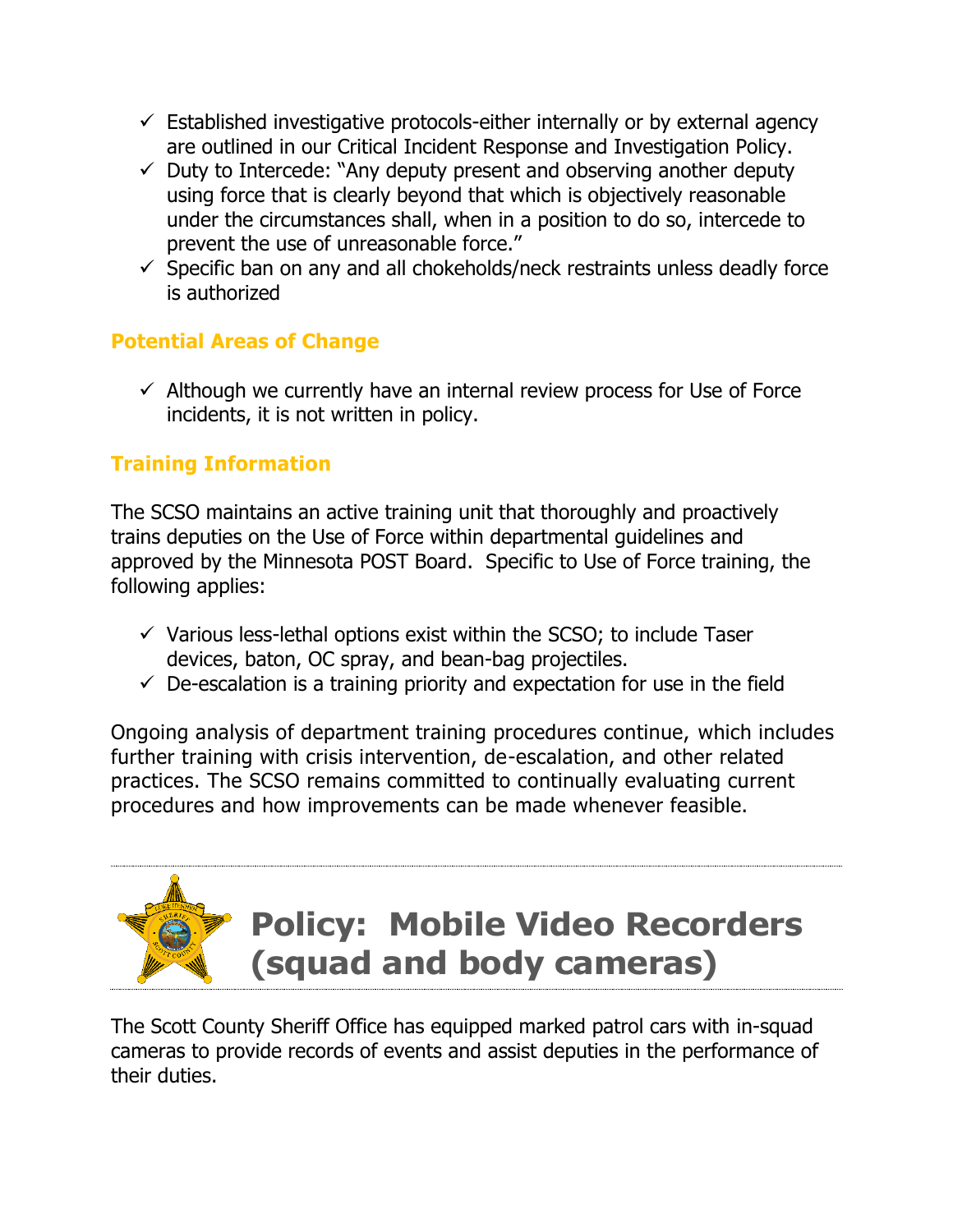The Scott County Sheriff's Office actively uses in-squad cameras and they are deployed into the field. Their primary purpose is to capture evidence arising from police-citizen encounters. The SCSO has a mandated policy regarding deputy use of in-squad cameras, which is based largely on recommended policy/statutory provisions.

We currently have cameras mounted in our squad cars that capture video. Funding for body worn cameras and replacement of our in-squad cameras was requested in 2016, and funding has been approved for implementation in 2021.

## **Current Policy Strengths**

- $\checkmark$  Establishes quidelines for usage by deputies
- $\checkmark$  Supervisor access and review of video
- ✓ "Pre-record" feature enabled and stated in policy
- $\checkmark$  Data privacy ensured in policy under state law and quidelines
- $\checkmark$  Clear language regarding the context of discretionary recording
- $\checkmark$  Process for video review by supervisors

# **Potential Areas of Change**

- $\checkmark$  When body worn cameras are implemented:
	- o Review deputy discretion to record "medical care" situations
	- o Begin biannual external audits per state statute



An active policy exists within the Scott County Sheriff's Office that establishes procedures and protocols for when a citizen complaint is filed with the agency. Anyone wishing to bring a complaint against an employee of the agency will be provided a citizen complaint form. In the event a complainant wishes to remain anonymous or refuses to complete a form and the information is deemed credible, the Sheriff or designee may serve as the complainant. After a complaint is received, an internal investigation is initiated. The scope and nature of this investigation will vary based upon the nature of the complaint. For instances requiring a formal investigation,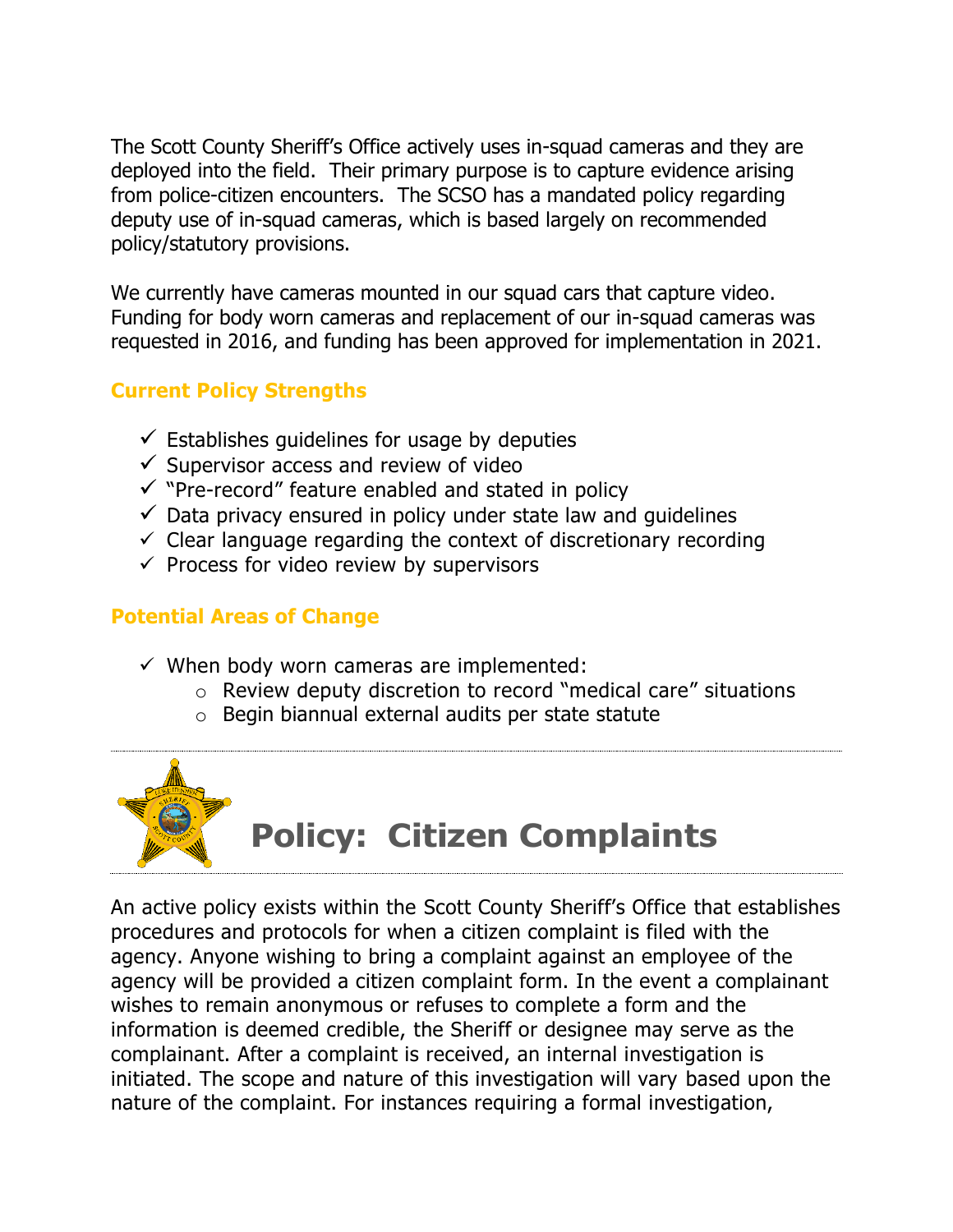determination will be made based upon the nature of the complaint and known facts available whether an investigation will be conducted internally or by an external entity. Some possible factors in this decision making may include whether the complaint may allege criminal acts, nature of the allegations, rank and position of the accused member, and/or other factors. Based upon the results of the investigation, a complaint can be deemed as exonerated, not sustained, or sustained. Regarding complaints resulting in formal discipline, the Sheriff or designee will produce a written Findings of Fact and necessary action will be taken, as deemed appropriate by a totality of the circumstances.

#### **Current Policy Strengths**

- $\checkmark$  Policy establishes clear procedures for processing and responding to complaints
- $\checkmark$  Mechanism in place to allow for interagency complaints in absence of an external complainant
- $\checkmark$  Complaint should be handled in a prompt and just manner
- $\checkmark$  Details assignment of an investigator when applicable-either internally or externally
- $\checkmark$  Follows rules and quidelines of Due Process for alleged employee misconduct

#### **Potential Areas of Change**

- $\checkmark$  Re-draft policy to include classification system for all complaint forms received with corresponding procedures for investigating each type of complaint classification
- $\checkmark$  Assess possible state-level changes to reporting of complaints against deputies and implement as applicable
- $\checkmark$  Formalize internal annual review of all complaints received

## **Citizen Complaints: Additional Information**

#### Filing a citizen complaint

Information on how to file a citizen complaint is available on the Scott County Sheriff's Office website

## How do we handle discipline within our agency?

In terms of the imposition of discipline, it is truly situational based upon whatever misconduct or problem is being faced. If the concerns rise to the level of misconduct or something criminal, a formal process would be followed. This may include an internal investigation, due process requirements, deputy legal representation, and an imposition of discipline once the findings of an internal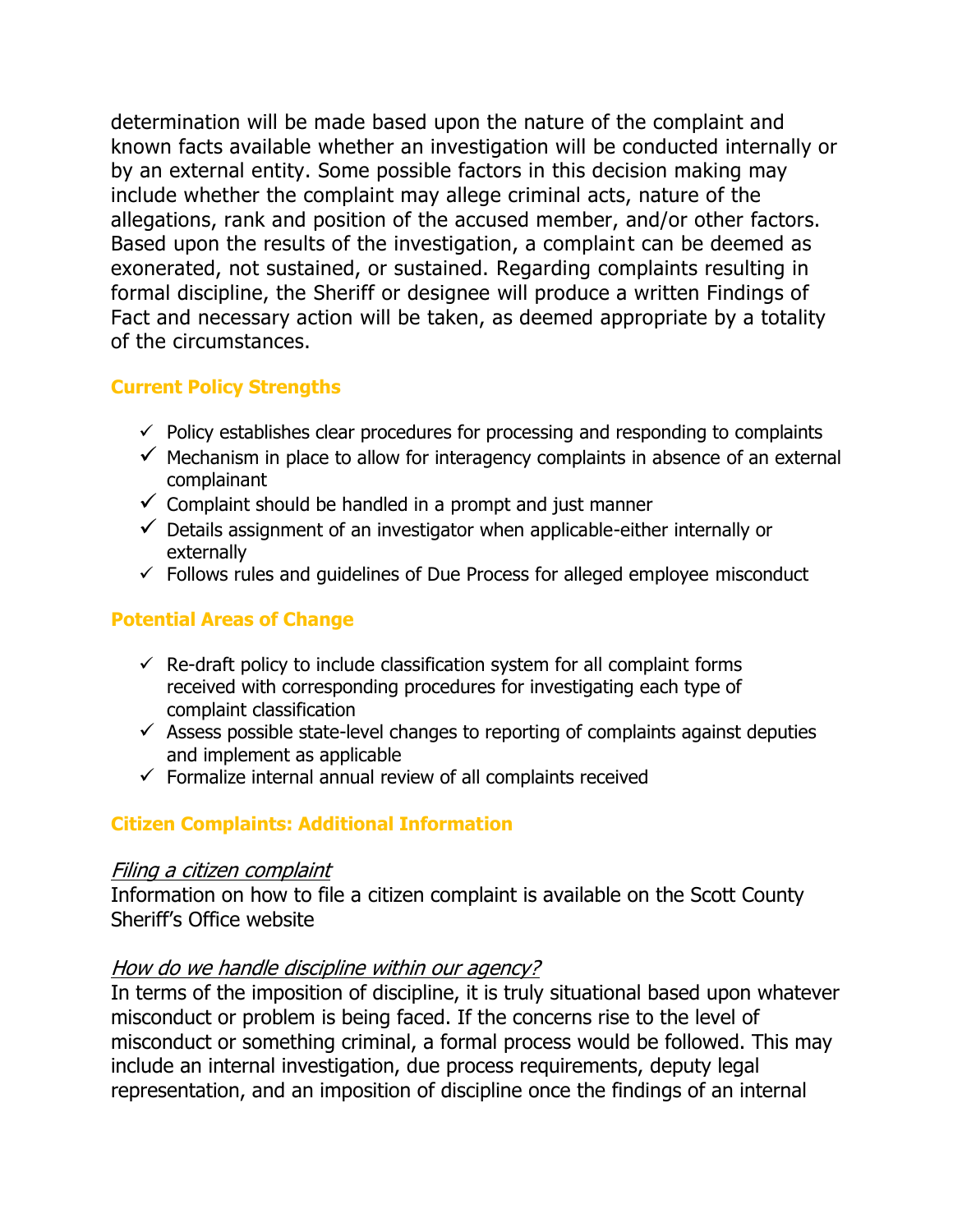investigation have concluded. In the instance of a criminal investigation regarding deputy conduct, such a case would be given to another law enforcement agency. A separate internal investigation could either occur concurrently or after the conclusion of a criminal investigation and truly depends on the specific situation. For lesser policy violations or acts (such as showing up late for work, squad car accidents, etc.), a less formal process would ensue that would focus upon corrective action, coaching, and/or mentoring designed to prevent similar acts in the future.



Our agency expects its members to engage in their duties without any bias towards one's race, disability, gender, sexual orientation, religion, or other protected status. Sheriff's deputies are expected to respect and uphold the Constitutional expectation that everyone have equal protection under the law. Our agency condemns and prohibits any racial, ethnic, or other form of profiling that is intended to specifically limit or violate one's Constitutional Rights.

## **Current Policy Strengths**

 $\checkmark$  This policy is based on and in compliance with the Minnesota POST Board recommendations and Model Policies.

## **Impartial Policing: Additional Information**

#### Do we use profiling in Scott County?

The short and concise answer is no, which reflects modern law enforcement practices and mandated state-level policies prohibiting such practices. Furthermore, profiling on the part of law enforcement entities is destructive to community-law enforcement collaboration and outreach, which is a pillar of SCSO priorities.

#### How do we prevent individual deputies from engaging in profiling?

To ensure that individual deputies do not engage in profiling-type activity, it is important to note a multi-faceted approach. At a fundamental level, agency culture is a significant contributing factor when profiling activity is embodied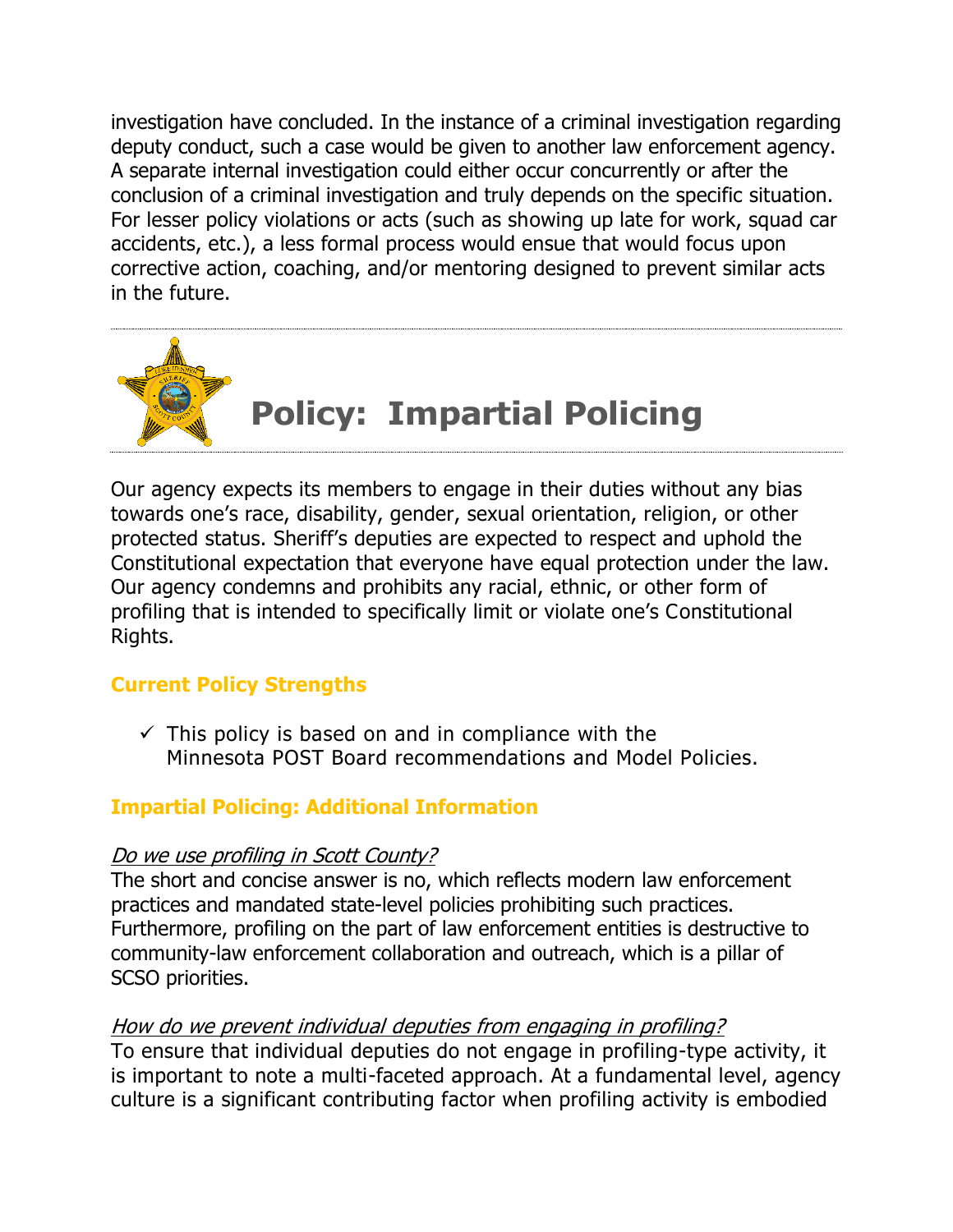within an organization. The culture of the SCSO does not reflect these practices at any level in the organization and the staff remain dedicated to fair, impartial, and customer-driven public safety services. Specific care during preemployment regarding interview processes, employee backgrounds, and field training are also significant components to ensure the right candidates are brought into our organization. Some pre-indicators may exist in the background or psychological evaluation that may signal a preponderance that such behavior is likely from a candidate. Additionally, it is important to note that responsible supervision, training, and review of deputy performance is also critical at ensuring isolated acts of profiling are not occurring. Successful and comprehensive efforts in each of these areas is a priority of our command staff and occur on an on-going basis.



The Scott County Sheriff's Office is governed by an internal Conduct policy, which establishes standards of conduct that are consistent with the values and mission of the agency and are expected of its members. Any disciplinary actions against deputies arising from violations of this policy shall be investigated in accordance with state law and other procedural requirements.

# **Conduct Policy At-a-Glance: Examples of Conduct violations:**

- $\checkmark$  Unreasonable and unwarranted violence to a person encountered or person under arrest.
- $\checkmark$  Any on- or off-duty conduct that any employee knows or reasonably should know is unbecoming a member of the Office or that is contrary to good order, efficiency or morale, disgraceful or that tends to reflect unfavorably upon the Office or its members.
- $\checkmark$  Failure of any employee to promptly and fully report activities on his/her part or the part of any other employee where such activities may result in criminal prosecution or discipline.
- $\checkmark$  Discriminate against, oppress or provide favoritism to any person because of age, race, color, creed, religion, sex, sexual orientation, national origin, ancestry, marital status, physical or mental disability or medical condition or intentionally deny or impede another in the exercise or enjoyment of any right, privilege, power or immunity, knowing the conduct is unlawful.